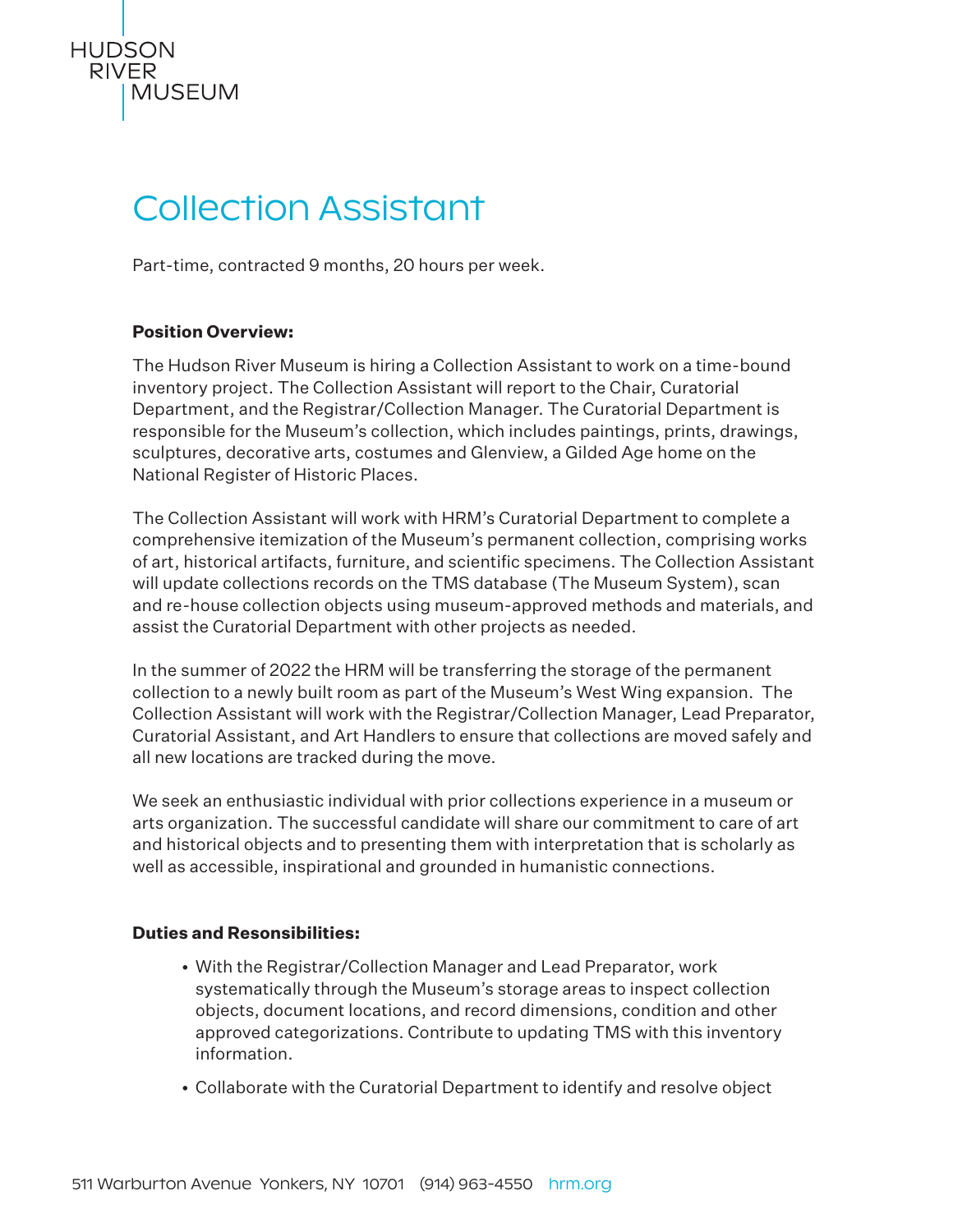numbering and cataloging problems using procedures established by the Registrar/Collection Manager.

- Photograph and scan collection objects for documentation. Rename, resize and attach images to TMS.
- Re-house selected collection objects as needed using archival materials and approved methods.
- Physically number collection objects as needed using approved methods.
- Attend weekly check-in meetings with the Chair, Curatorial Department, and the Registrar/Collection Manager to assess progress.
- Perform other collections management duties as needed, assigned by the Chair, Curatorial Department, and the Registrar/Collection Manager.

### **Job Requirements:**

- BA in Art History, Museum Studies, Arts Administration or related major. Master's degree preferred.
- Professional knowledge and experience with collections management best practices, including registration documentation, accession records, object numbering and cataloging standards.
- Professional knowledge and experience with the safe handling of collection objects.
- Experience reporting on the condition of collection objects and knowledge of condition terminology.
- Familiarity with various types of archival materials.
- Professional knowledge of object housing techniques and standards.
- Familiarity with Microsoft Office Suite, Google Suite, Adobe Photoshop, and TMS or other museum collection databases.
- Prior experience working in a museum setting in collections management, preferably including inventory.
- Attention to detail and ability to proactively solve problems working in a team.
- **• Proof of full COVID-19 vaccination is required.**

### **Schedule, Salary, and Benefits:**

- This is a 9-month, part-time position.
- Rate of pay: \$18 per hour for 20 hours per week (schedule to be mutually